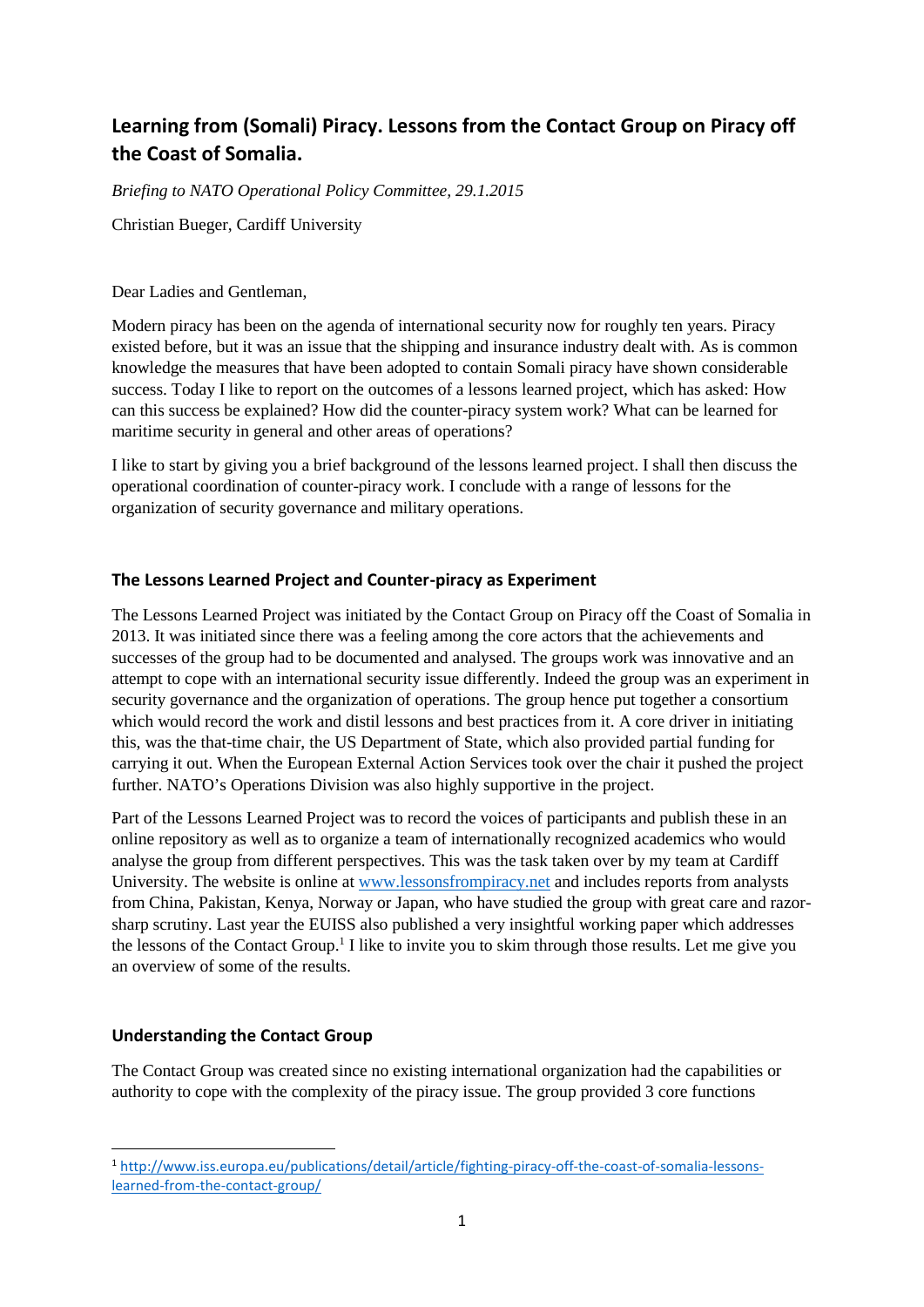- 1) Legitimacy: It provided a missing link between the UN Security Council, authorizing activities, and the organizations and states putting this mandate into practice. Having this link avoided tensions between implementing parties, which include a range of parties usually cooperating not so well, such as NATO, Russia and China.
- 2) A shared understanding of situation: The Contact Group created a shared knowledge base and interpretation of the situation among states and organizations active in counter-piracy. This was achieved through developing a legal tool kit and frequent information exchange in the working groups and plenary meetings.
- 3) Trust and Confidence: In essence the group created a community of counter-piracy practitioners with strong personal links, given the frequency and density of meetings. This spurred an environment which enabled trust and confidence among participants. This is a precondition for cooperation.

The group worked with three principles: inclusivity, experimentalism and functional segregation.

- 1) Inclusivity implies that membership was open to all actors with a role in counter-piracy (including not only states, but also NGOs and the industry).
- 2) It was based on experimentalism since working procedures were flexible and centred on trying things out that might work to tackle piracy. The group hence continuously re-invented itself.
- 3) The group worked within functional segregation and designed a multi-layered approach through which specialists in a domain (such as international law) could work in a focussed environment.

Let me closer scrutinize the coordination of operations.

## **Operational Coordination**

We firstly, had four types of contributors: three multilateral missions, independent deployers (such as China or Russia) and regional states the majority without blue water or seagoing capacities (such as the Seychelles). The role of regional states is often forgotten, but they are vital notably for a long term strategy. These contributors coordinated via the Shared Awareness and Deconfliction mechanism, or SHADE, through frequent physical meetings. Day-to-Day operations are coordinated through the Facebook of counter-piracy, known as the Mercury platform. Mercury provides chat facilities as well as operational updates. The coordination with the shipping community is mainly handled by the EU run Maritime Security Centre Horn of Africa which is linked to both SHADE and Mercury.

All of these actors also participate in the Contact Group, yet with different representatives. If SHADE and Mercury includes operational staff, the Contact Group is attended by higher level diplomatic representatives. The CGPCS and its working groups clarified the legal basis for counter-piracy, enabled a flow of information, joint interpretations of the situation, as well as the operational needs. Via the plenary and its communique this shared understanding was not only fixed, but also fed into the UN Security Council.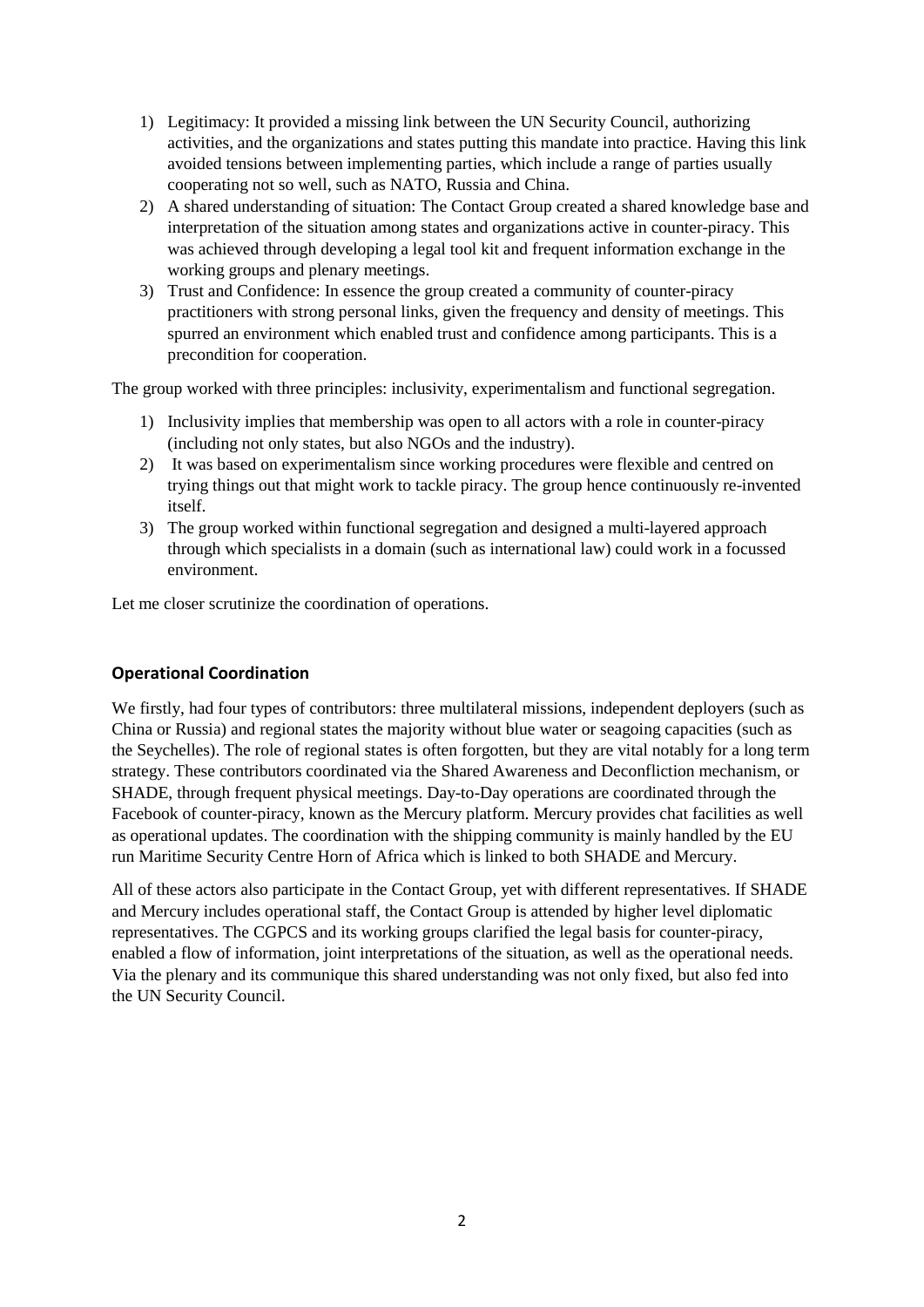



What is unique here? This is firstly the degree of information sharing and opportunities for developing joint understandings of the situation across levels through formats such as Mercury, Shade, the Working Groups, or the Plenary Secondly, the level of flexibility. States and organizations can in essence decide how they want to contribute while there is a minimum degree of coordination, notably ensured through Mercury. It enables regional states with weak capacities to participate. It even allowed unrecognized entities such as Somaliland or Puntland to be part. It also enabled informal cooperation, such as the unprecedented (informal) NATO-EU coordination. Thirdly, it recognizes the industry as a core actor and coordinates closely with private actors on the level of operations, but also policy.

Now what are the benefits? Allow me to speculate here a bit. How would the Libya operation and Operation Unified Protector have played out if a similar system would have been in place? I suggest that the alienation of Russia and the African Union could have been avoided, and productive links to the political groups in Libya as well as the oil industry build. This would have enabled a transition strategy, and most likely Libya would be in a different situation today.

#### **General Lessons**

I think the unique story of the Contact Group and of counter-piracy raises some general points.

- 1) Security governance systems which are issue-specific, flexible and experimental help avoid legitimacy gaps, ensure inclusivity and ownership, allow for better information sharing, and trust and confidence building.
- 2) Multi-layered approaches ensure that problems are tackled at the level of specialization which is most appropriate to the problem at hand while ensuring overall coherence.
- 3) Day-to-day information sharing matters. Communication platforms such as Mercury should be further developed and used in other contexts.